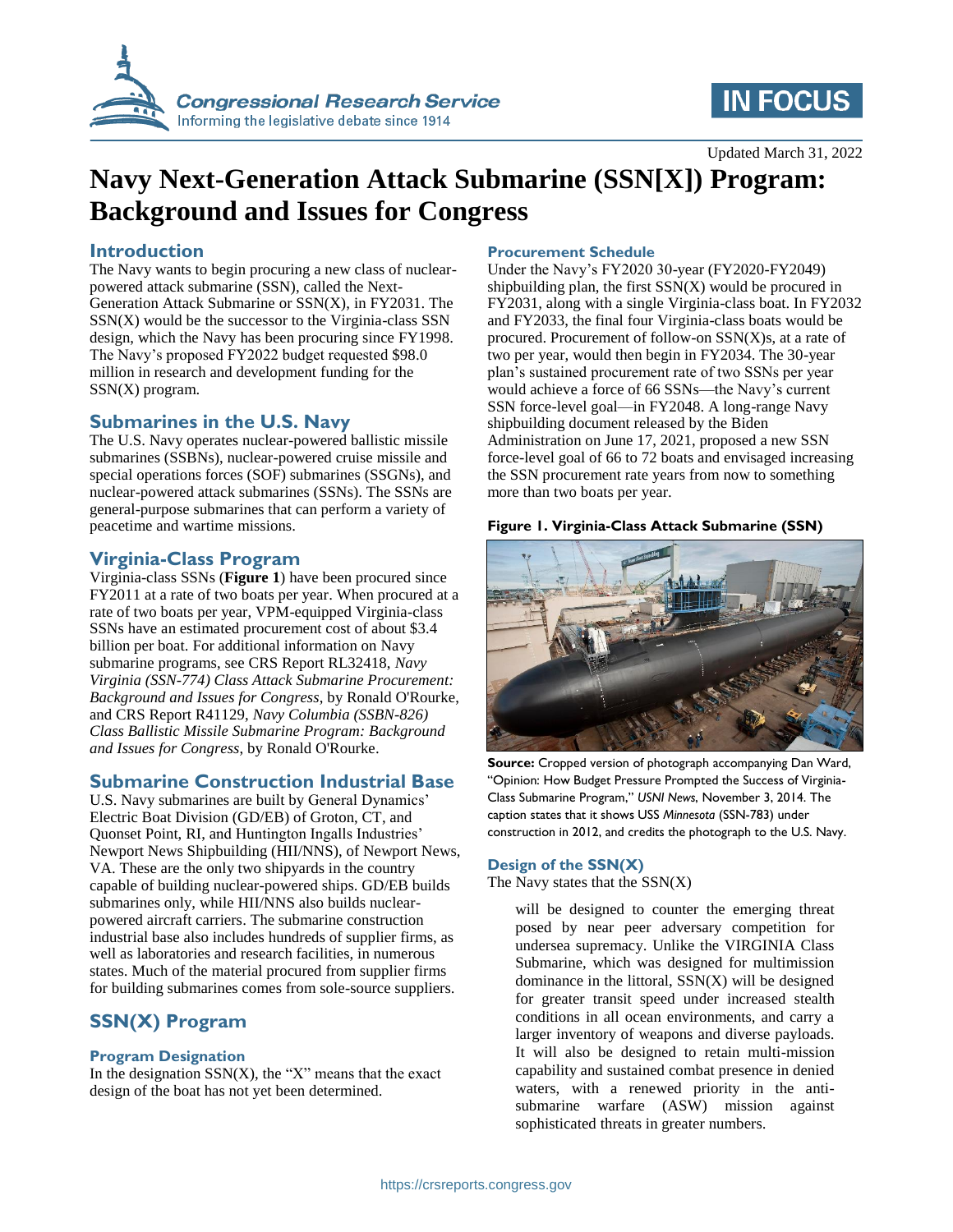(Budget-justification book for FY2022 Research, Development, Test, and Evaluation, Navy account, Vol. 3 [Budget Activity 5], p. 1301.)

The Navy wants the  $SSN(X)$  to incorporate the speed and payload the Navy's fast and heavily armed Seawolf (SSN-21) class SSN design, the acoustic quietness and sensors of the Virginia-class design, and the operational availability and service life of the Columbia-class design.

#### **Potential Procurement Cost**

An April 2021 Congressional Budget Office (CBO) report states that in constant  $FY2021$  dollars, the  $SSN(X)$ 's average unit procurement cost is estimated at \$5.8 billion by the Navy and \$6.2 billion by CBO—figures that are substantially higher than the \$3.4 billion unit procurement cost of a VPM-equipped Virginia-class SSN.

#### **Issues for Congress**

Issues for Congress include the following:

- whether the Navy has accurately identified the SSN(X)'s required capabilities and accurately analyzed the impact that various required capabilities can have on the  $SSN(X)$ 's cost;
- the potential impact of the  $SSN(X)$  program on funding that will be available for other Navy program priorities;
- $\bullet$  whether it would be technically feasible for the  $SSN(X)$ to be powered by a reactor plant using low-enriched uranium (LEU), rather than the highly enriched uranium (HEU) used on other Navy nuclear-powered ships, and if so, what impact that would have on nuclear arms control and nonproliferation efforts and SSN(X) costs and capabilities; and
- whether each  $SSN(X)$  should be built jointly by  $GD/EB$ and HII/NNS (the approach used for building Virginiaclass SSNs and, in modified form, is to be used for building Columbia-class SSBNs), or whether individual  $SSN(X)$ s should instead be completely built within a given shipyard (the separate-yard approach used for building earlier Navy SSNs and SSBNs).

Regarding the third issue above, a January 2020 Department of Energy (DOE) National Nuclear Security Administration (NNSA) report to Congress on the potential for using LEU for the  $SSN(X)$  that was provided by the Navy to CRS in unclassified form stated:

It is not practical to substitute LEU into existing naval fuel systems or to design a VIRGINIA Class Submarine (VCS) replacement [i.e., the  $SSN(X)$ ] around an unproven advanced LEU fuel concept. Developing a newly designed submarine capable of later acceptance of an LEU reactor core would also involve insertion of substantial margin (e.g., increased hull size) that would be difficult to estimate accurately at present and costly to implement. If future United States policy requires a shift to LEU, at least 15 years of advanced fuel development and significant investment would be required. This development timeline makes it impractical to design a lead ship VCS replacement with an LEU reactor while meeting the Navy's schedule.

#### **FY2022 Funding Request and Congressional Action**

The Navy's proposed FY2022 budget requested \$98.0 million in research and development funding for the SSN(X) program, including \$29.8 million in Project 2368 (SSN[X] Class Submarine Development) within Program Element (PE) 0604850N (SSN[X]), which is line 154 in the Navy's FY2022 research and development account, and \$68.1 million in Project 2370 (Next Generation Fast Attack Nuclear Propulsion Development) within PE 0603570N (Advanced Nuclear Power Systems), which is line 48.

The joint explanatory statement for the HASC-SASCnegotiated proposal for the FY2022 National Defense Authorization Act (S. 1605) that was released on December 7, 2021, recommends approving the Navy's research and development funding requests for the SSN(X) program. The joint explanatory statement states: "We believe that efforts to develop any form of alternative naval nuclear fuel system should ensure that such a system can be produced in a manner that will not reduce vessel capability, increase expense, or reduce operational availability as a result of refueling requirements," and directs the Administrator for Nuclear Security to submit a report on activities conducted using FY2021 funding for development of an advanced naval nuclear fuel system based on LEU. (PDF pages 424- 425 of 670)

The FY2022 DOD Appropriations Act (Division C of H.R. 2471/P.L. 117-103 of March 15, 2022) approved the Navy's research and development funding requests for the SSN(X) program.

**Ronald O'Rourke**, Specialist in Naval Affairs

**IF11826**